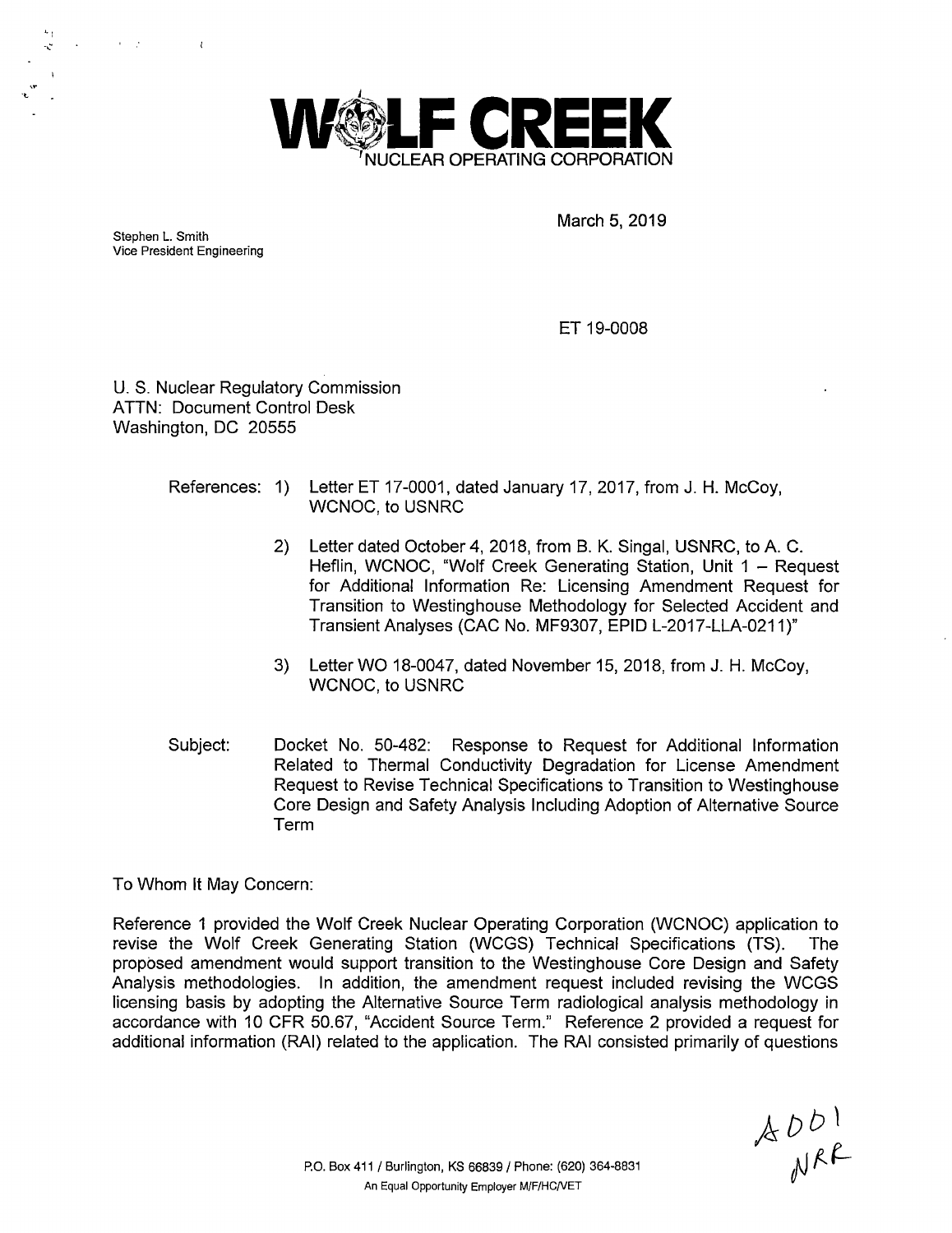ET 19-0008 Page 2 of 4

asking how the phenomenon of thermal conductivity degradation (TCD) is accounted for in the analyses performed for transients not associated with a loss of coolant accident (LOCA). Specifically questions were asked about two transients of concern: control rod ejection and main steam line break. On October 30, 2018, a public meeting was held between WCNOC, Westinghouse, and Nuclear Regulatory Commission (NRC) staff to discuss a successful resolution to the questions posed in the RAI. A follow-up phone call was held between WCNOC, Westinghouse, and NRC staff on November 6, 2018. During this phone call, WCNOC agreed to provide a timeline for responding to the RAI. This timeline was submitted in Reference 3. This timeline provided two possible RAI response dates. The two different dates reflected the different times needed based on the results using the PADS model for the two analyses of concern. As indicated in Reference 3, if the PADS results indicated that a relaxation of the current TS peak centerline temperature limit was necessary, an additional TS revision would have to be submitted.

Westinghouse performed the two analyses using PADS and the results demonstrate that a relaxation of the current TS peak centerline temperature limit is not necessary. Therefore, no additional TS revision to relax this temperature limit will need to be submitted. As such, this submittal contains the entirety of the response to the RAI contained in Reference 2.

The information provided in this submittal does not expand the scope of the application and does not impact the no significant hazard consideration determination presented in Reference 1.

Enclosure I provides the proprietary response to the RAI. Enclosure 11 provides the nonproprietary response to the RAI. As Enclosure I contains information proprietary to Westinghouse Electric Company LLC, it is supported by an affidavit signed by Westinghouse Electric Company LLC, the owner of the information. The affidavit sets forth the basis on which the information may be withheld from public disclosure by the NRC and addresses with specificity the considerations listed in paragraph  $(b)(4)$  of 10 CFR 2.390 of the NRC's regulations. Accordingly, it is respectfully requested that the information which is proprietary to Westinghouse be withheld from public disclosure in accordance with 10 CFR 2.390.

In accordance with 10 CFR 50.91, "Notice for public comment; State consultation," a copy of this submittal is being provided to the designated Kansas State official.

This letter contains no commitments. If you have any questions concerning this matter, please contact me at (620) 364-4093, or Ron Benham at (620) 364-4204.

Sincerely,

Stephen L. Smith

SLS/rlt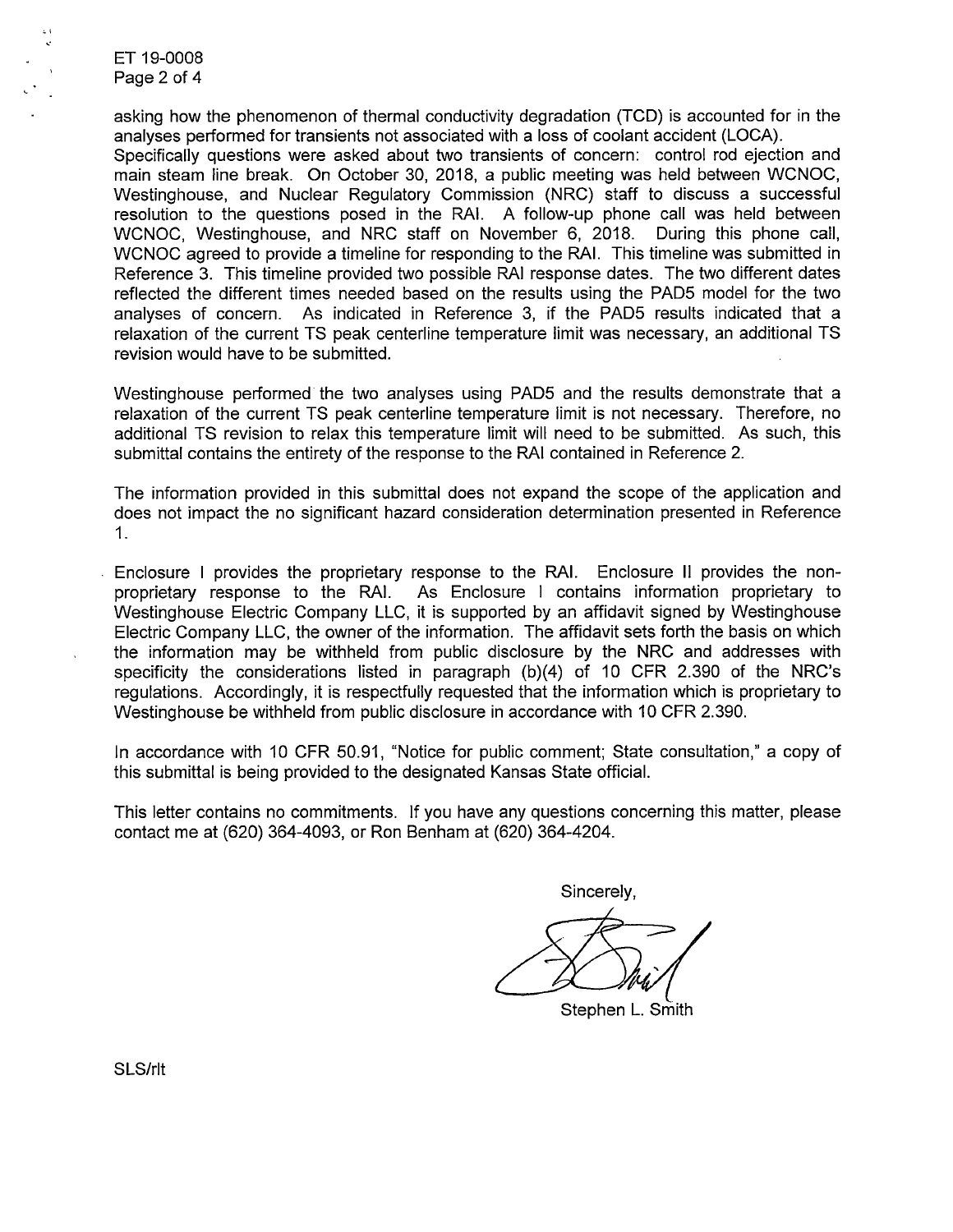ET 19-0008 Page 3 of 4

,·

- Enclosures: I Attachment 1 to SAP-19-8, "Westinghouse Responses to NRC Request for Additional Information Documented in ADAMS Accession No. ML 18270A094 on the Core Design and Safety Analyses Methodology Transition Program [Proprietary]"
	- II Attachment 2 to SAP-19-8, "Westinghouse Responses to NRC Request for Additional Information Documented in ADAMS Accession No. ML 18270A094 on the Core Design and Safety Analyses Methodology Transition Program [Non-Proprietary]"
	- Ill CAW-19-4862, Revision 0, "Application for Withholding Proprietary Information from Public Disclosure"
- cc: S. A. Morris (NRC), w/e B. K. Singal (NRC), w/e K. S. Steves (KDHE), w/e (Non-Proprietary only) N. H. Taylor (NRC), w/e Senior Resident Inspector (NRC), w/e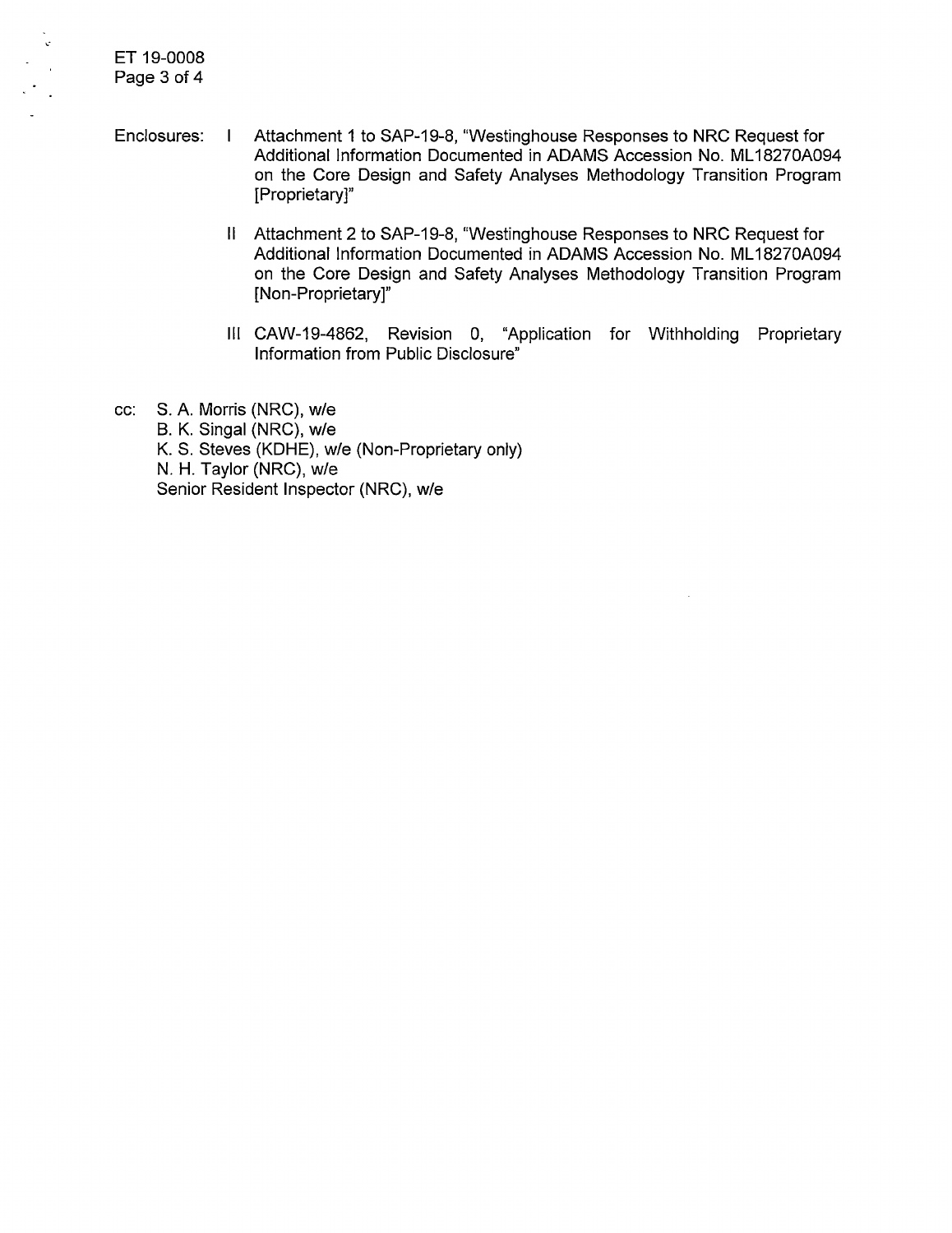**STATE OF KANSAS** ) ) **ss COUNTY OF COFFEY** )

Stephen L. Smith, of lawful age, being first duly sworn upon oath says that he is Vice President Engineering of Wolf Creek Nuclear Operating Corporation; that he has read the foregoing document and knows the contents thereof; that he has executed the same for and on behalf of said Corporation with full power and authority to do so; and that the facts therein stated are true and correct to the best of his knowledge, information and belief.

 $B_y\subset\mathcal{H}\subset\mathcal{V}$ Stephen L. Smith

Vice President Engineering

SUBSCRIBED and sworn to before me this  $5^{+4}$  day of  $Manch$ , 2019.



 $\mathcal{L}_{\text{max}}$  ,  $\mathcal{L}_{\text{max}}$ 

Expiration Date *<u>[</u>]Q/11L(a)11j/, ]], 2022*  $\mathsf{U}_-$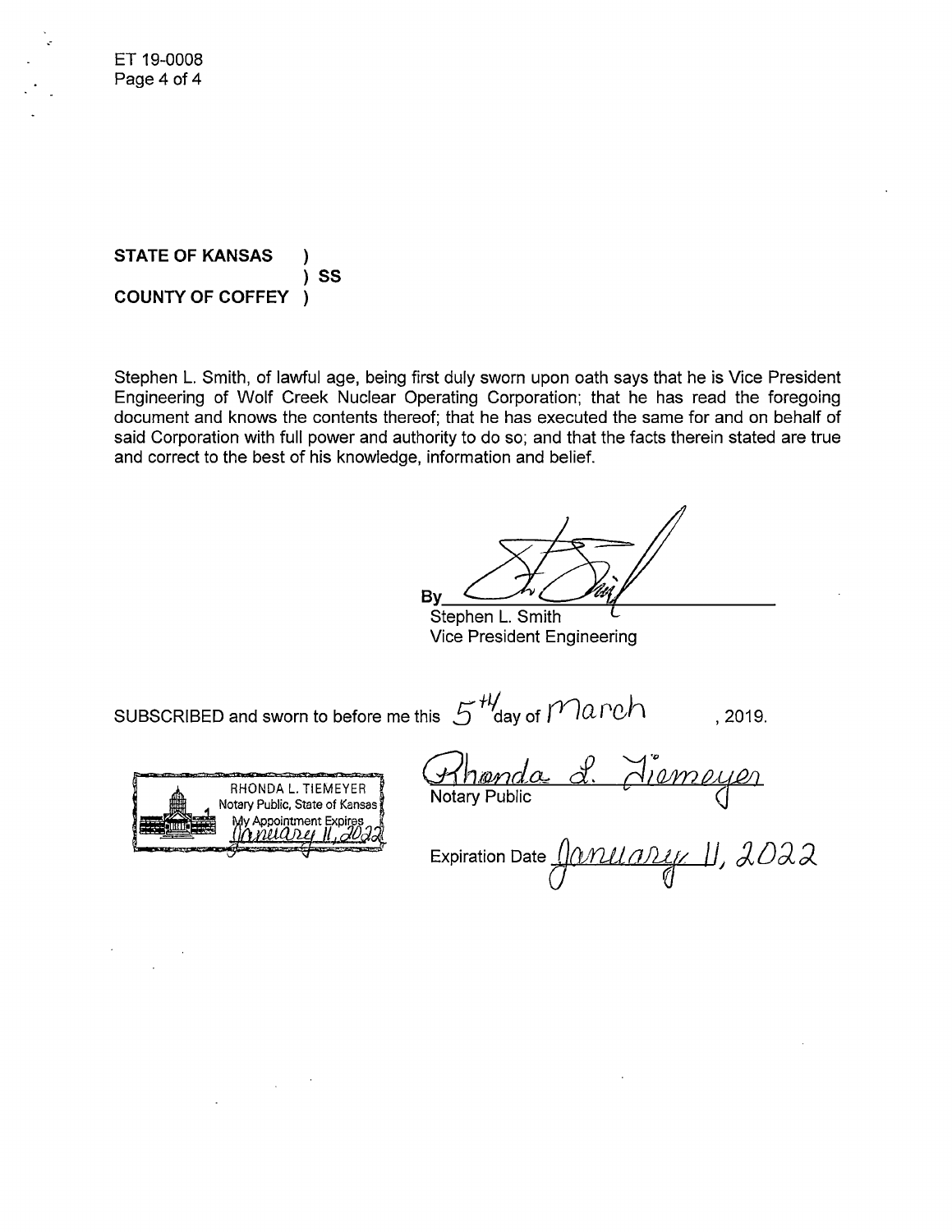# ENCLOSURE Ill TO ET 19-0008

## CAW-19-4862, Revision 0, "Application for Withholding Proprietary Information from Public Disclosure"

(7 PAGES)

/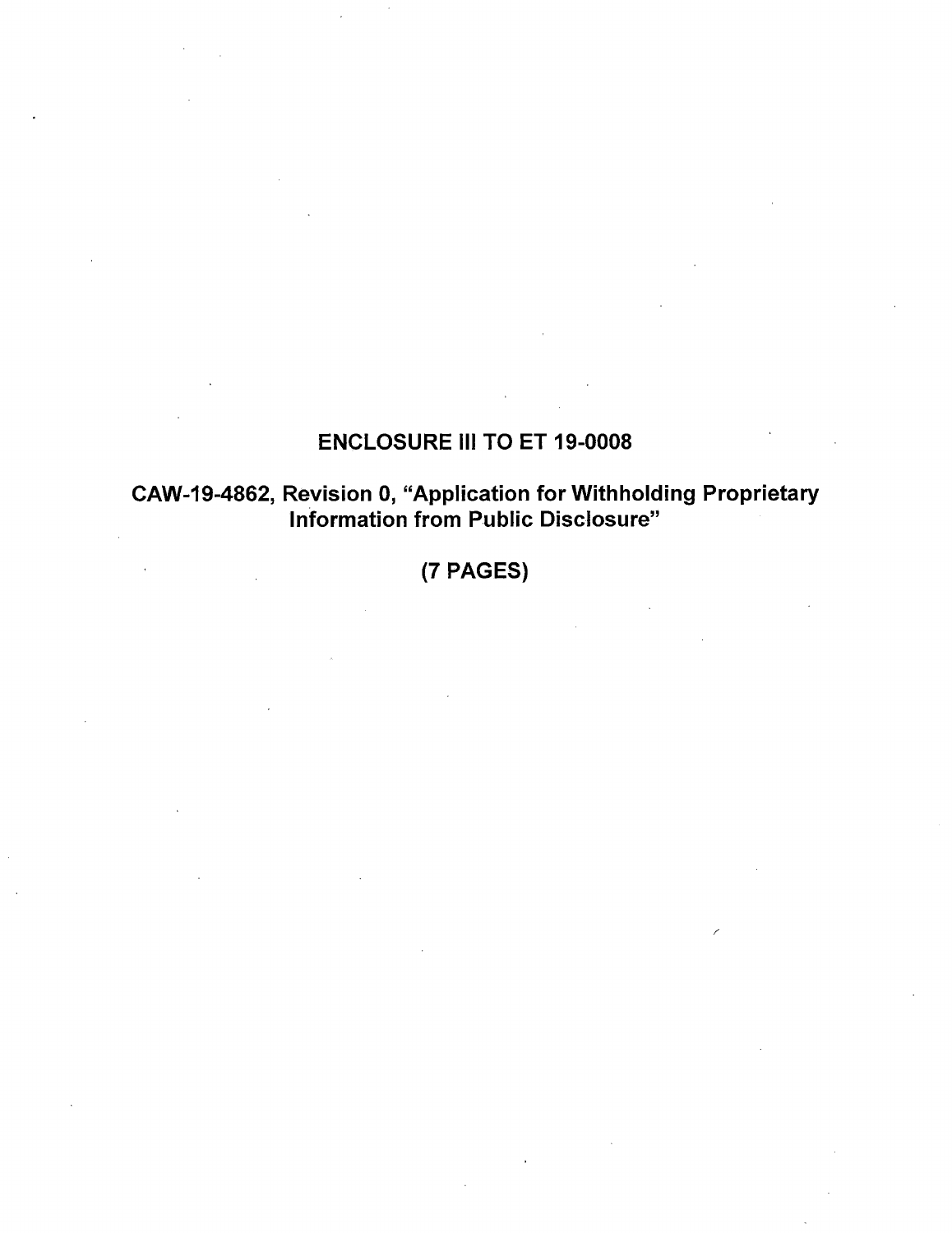

Westinghouse Electric Company 1000 Westinghouse Drive Cranberry Township, Pennsylvania 16066 **USA** 

U.S. Nuclear Regulatory Commission Document Control Desk 11555 Rockville Pike Rockville, MD 20852

Direct tel: (412) 374-5130 Direct fax: (724) 940-8542 .e-mail: hosackkl@westinghouse.com

CA W-19-4862

February 13, 2019

#### APPLICATION FOR WITHHOLDING PROPRIETARY INFORMATION FROM PUBLIC DISCLOSURE

Subject: Westinghouse Responses to NRC Request for Additional Information Documented in ADAMS Accession No. ML I 8270A094 on the Core Design and Safety Analyses Method Transition Program (Proprietary)

The Application for Withholding Proprietary Information from Public Disclosure is submitted by Westinghouse Electric Company LLC ("Westinghouse"), pursuant to the provisions of paragraph (b)(I) of Section 2.390 of the Nuclear Regulatory Commission's ("Commission's") regulations. It contains commercial strategic information proprietary to Westinghouse and customarily held in confidence.

The proprietary information for which withholding is being requested in the above-referenced report is further identified in Affidavit CAW-19-4862 signed by the owner of the proprietary information, Westinghouse. The Affidavit, which accompanies this letter, sets forth the basis on which the information may be withheld from public disclosure by the Commission and addresses with specificity the considerations listed in paragraph (b)(4) of ID CFR Section 2.390 of the Commission's regulations.

Accordingly, this letter authorizes the utilization of the accompanying Affidavit by Wolf Creek Nuclear Operating Corporation

Correspondence with respect to the proprietary aspects of the Application for Withholding or the Westinghouse Affidavit should reference CAW-19-4862, and should be addressed to Camille T. Zozula, Manager, Infrastructure & Facilities Licensing, Westinghouse Electric Company, 1000 Westinghouse Drive, Cranberry Township, Pennsylvania 16066.

Stal P R.C.

Stephen P. Rigby, Director  $\bigcup$  *B* Windsor Operations

Enclosures:

- 1. Affidavit CAW-19-4862
- 2. Proprietary Information Notice and Copyright Notice
- 3. SAP-19-8 P-Attachment, Westinghouse Responses to NRC Request for Additional Information Documented in ADAMS Accession No. MLl8270A094 on the Core Design and Safety Analyses Method Transition Program [Proprietary]
- 4. SAP-19-8 NP-Attachment, Westinghouse Responses to NRC Request for Additional Information Documented in ADAMS Accession No. ML18270A094 on the Core Design and Safety Analyses Method Transition Program [Non-Proprietary]

© 2019 Westinghouse Electric Company LLC. All Rights Reserved.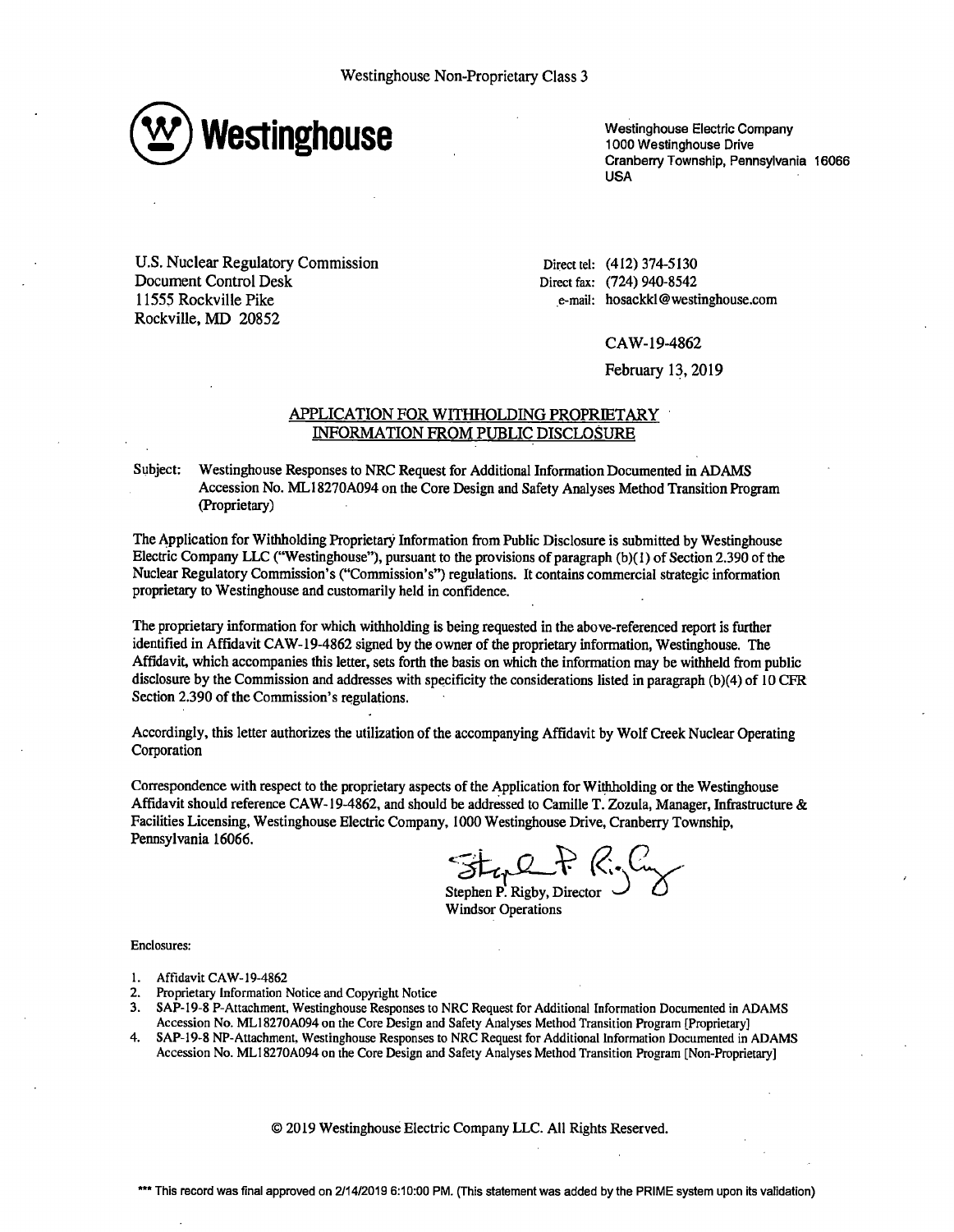## AFFIDAVIT

### COMMONWEALTH OF PENNSYLVANIA:

ss

#### COUNTY OF BUTLER:

I, Stephen P. Rigby, am authorized to execute this Affidavit on behalf of Westinghouse Electric Company LLC ("Westinghouse") and declare that the averments of fact set forth in this Affidavit are true and correct to the best of my knowledge, information, and belief.

Executed on: **2.** -**f 3-** <sup>i</sup>**9** 

Style P. Roly <u>Awl</u>

Windsor Operations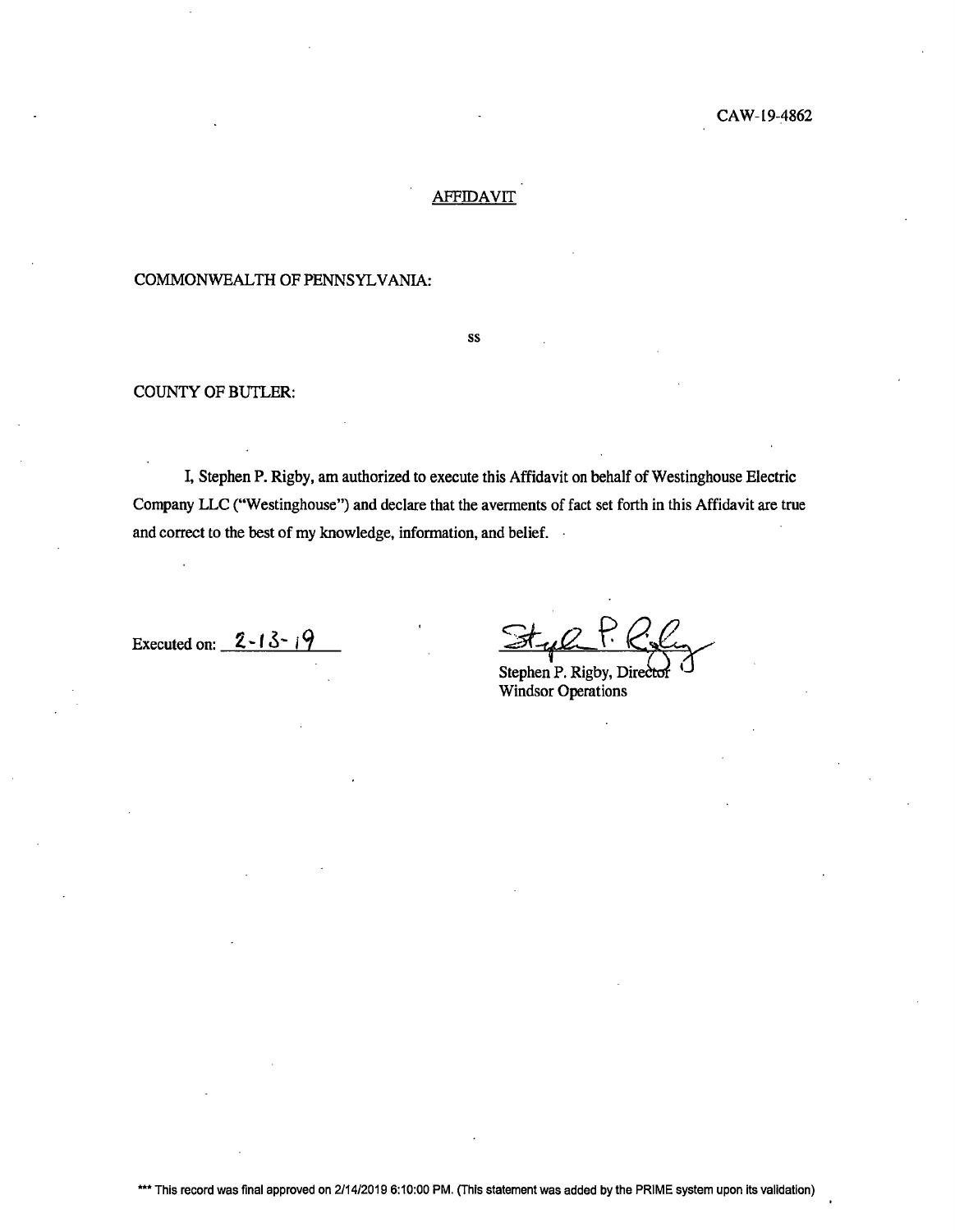- ( l) I am Director, Windsor Operations, Westinghouse Electric Company LLC ("Westinghouse"), and as such, I have been specifically delegated the function of reviewing the proprietary information sought to be withheld from public disclosure in connection with nuclear power plant licensing and rule making proceedings, and am authorized to apply for its withholding on behalf of Westinghouse.
- (2) I am making this Affidavit in conformance with the provisions of 10 CPR Section 2.390 of the Nuclear Regulatory Commission's ("Commission's") regulations and in conjunction with the Westinghouse Application for Withholding Proprietary Information from Public Disclosure accompanying this Affidavit.
- (3) I have personal knowledge of the criteria and procedures utilized by Westinghouse in designating information as a trade secret, privileged or as confidential commercial or financial information .
- . (4) Pursuant to the provisions of paragraph (b)(4) of Section 2.390 of the Commission's regulations, the following is furnished for consideration by the Commission in determining whether the information sought to be withheld from public disclosure should be withheld.
	- (i) The information sought to be withheld from public disclosure is owned and has been held in confidence by Westinghouse.
	- (ii) The information is of a type customarily held in confidence by Westinghouse and not customarily disclosed to the public. Westinghouse has a rational basis for determining the types of information customarily held in confidence by it and, in that connection, utilizes a system to determine when and whether to hold certain types of information in confidence. The application of that system and the substance of that system constitute Westinghouse policy and provide the rational basis required.

Under that system, information is held in confidence if it falls in one or more of several types, the release of which might result in the loss of an existing or potential competitive advantage, as follows:

(a) The information reveals the distinguishing aspects of a process (or component, structure, tool, method, etc.) where prevention of its use by any of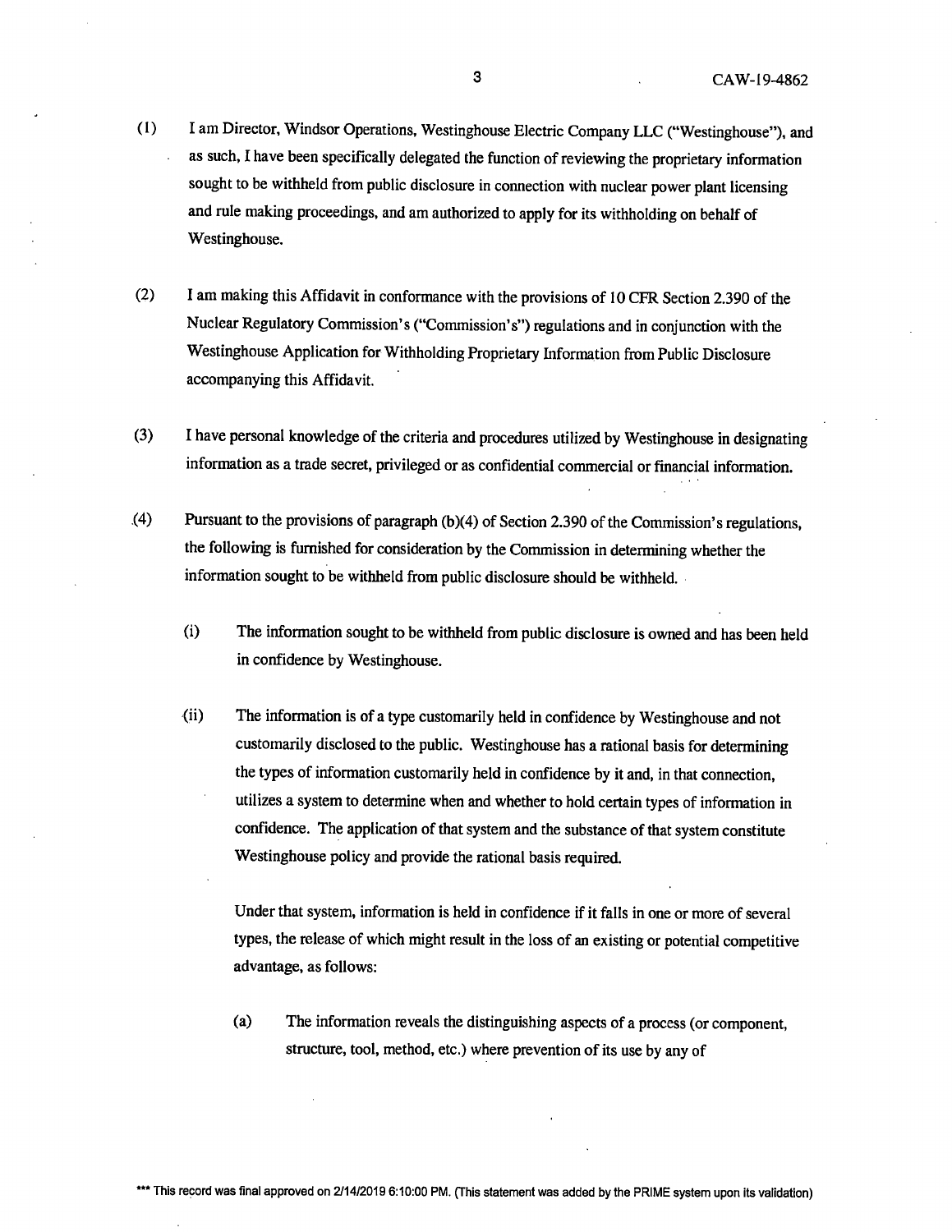Westinghouse's competitors without license from Westinghouse constitutes a competitive economic advantage over other companies.

- (b) It consists of supporting data, including test data, relative to a process (or component, structure, tool, method, etc.), the application of which data secures a competitive economic advantage (e.g., by optimization or improved marketability).
- (c) Its use by a competitor would reduce his expenditure of resources or improve his competitive position in the design, manufacture, shipment, installation, assurance of quality, or licensing a similar product.
- (d) It reveals cost or price information, production capacities, budget levels, or commercial strategies of Westinghouse, its customers or suppliers.
- (e) It reveals aspects of past, present, or future Westinghouse or customer funded development plans and programs of potential commercial value to Westinghouse.
- (t) It contains patentable ideas, for which patent protection may be desirable.
- (iii) There are sound policy reasons behind the Westinghouse system which include the . following:
	- (a) The use of such information by Westinghouse gives Westinghouse a competitive advantage over its competitors. It is, therefore, withheld from disclosure to protect the Westinghouse competitive position.
	- (b) It is information that is marketable in many ways. The extent to which such *I*  information is available to competitors diminishes the Westinghouse ability to sell products and services involving the use of the information.
	- (c) Use by our competitor would put Westinghouse at a competitive disadvantage by reducing his expenditure of resources at our expense.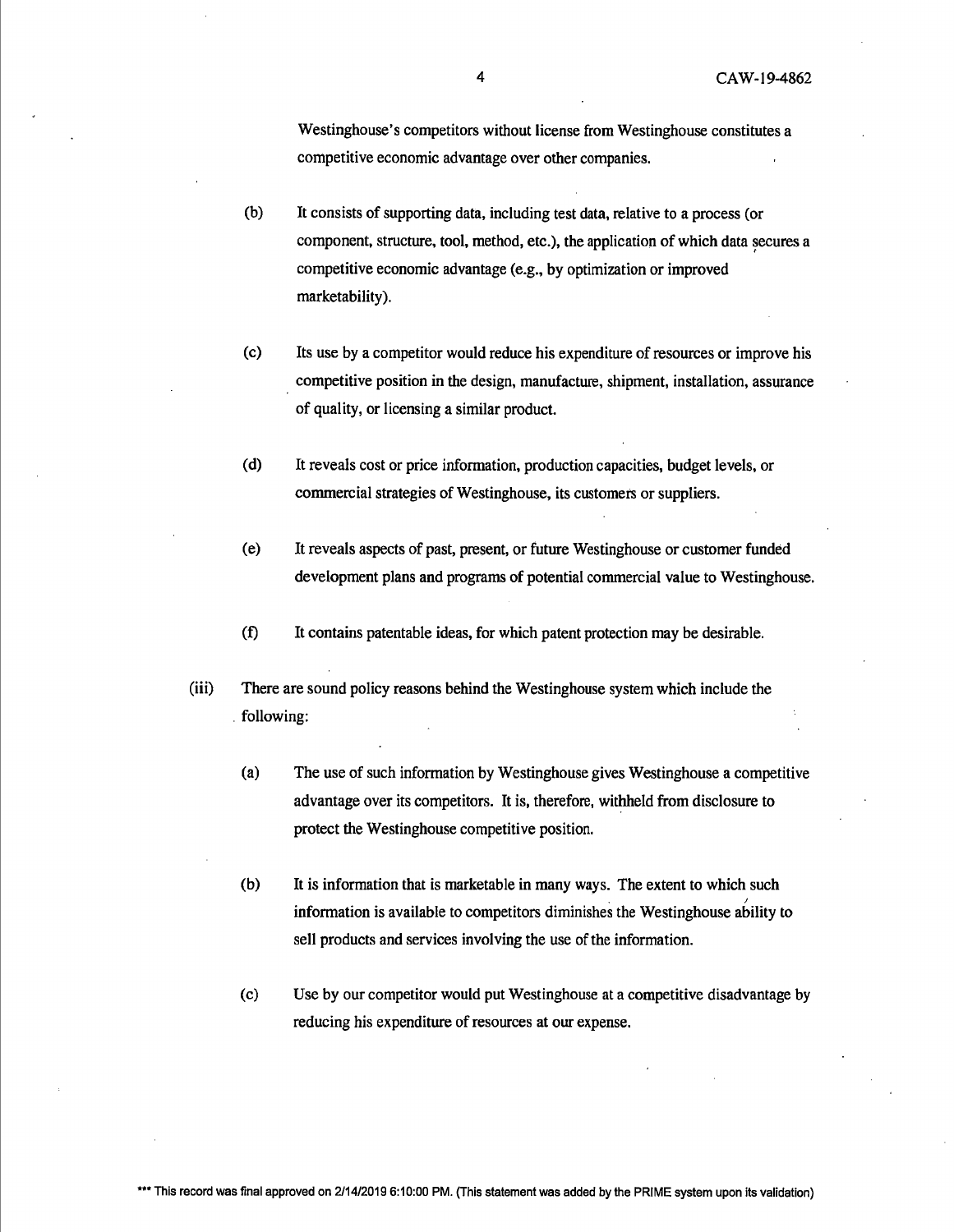- (d) Each component of proprietary information pertinent to a particular competitive advantage is potentially as valuable as the total competitive advantage. If competitors acquire components of proprietary information, any one component may be the key to the entire puzzle, thereby depriving Westinghouse of a competitive advantage.
- (e) Unrestricted disclosure would jeopardize the position of prominence of Westinghouse in the world market, and thereby give a market advantage to the competition of those countries.
- (f) The Westinghouse capacity to invest corporate assets in research and development depends upon the success in obtaining and maintaining a competitive advantage.
- (iv) The information is being transmitted to the Commission in confidence and, under the provisions of 10 CFR Section 2.390, is to be received in confidence by the Commission.
- (v) The information sought to be protected is not available in public sources or available information has not been previously employed in the same original manner or method to the best of our knowledge and belief.
- (vi) The proprietary information sought to be withheld in this submittal is that which is appropriately marked in SAP-19-8 P-Attachment, "Westinghouse Responses to NRC Request for Additional Information Documented in ADAMS Accession No. ML18270A094 on the Core Design and Safety Analyses Method Transition Program" (Proprietary), for submittal to the Commission, being transmitted by Wolf Creek Nuclear Operating Corporation (WCNOC) letter. The proprietary information as submitted by Westinghouse is that associated with NRC's review of WCNOC's application to transition to Westinghouse Core Design and Safety Analyses (CDSA) methods, and may be used only for that purpose.

(a) This information is part of that which will enable Westinghouse to support the NRC's review of WCNOC application to transition to Westinghouse CDSA methods.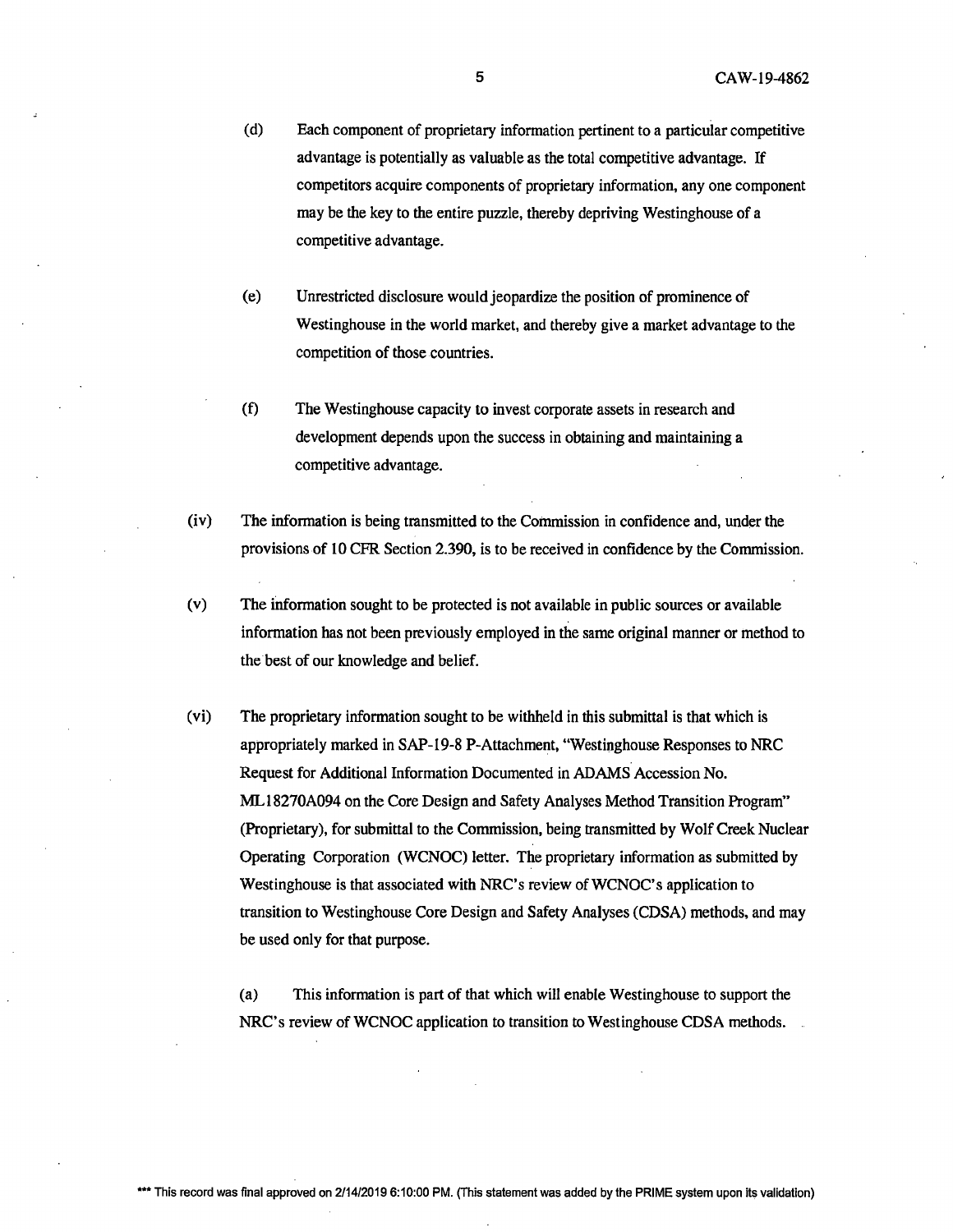(b) Further, this information has substantial commercial value as follows:

- (i) Westinghouse plans to sell the use of similar information to its customers for the purpose of future NRC reviews regarding thermal conductivity degradation.
- (ii) Westinghouse can sell support and defense of industry guidelines and acceptance criteria for plant-specific applications.
- (iii) The information requested to be withheld reveals the distinguishing aspects of a methodology which was developed by Westinghouse.

Public disclosure of this proprietary information is likely to cause substantial harm to the competitive position of Westinghouse because it would enhance the ability of competitors to provide similar technical evaluation justifications and licensing defense services for commercial power reactors without commensurate expenses. Also, public disclosure of the information would enable others to use the information to meet NRC requirements for licensing documentation without purchasing the right to use the information.

The development of the technology described in part by the information is the result of applying the results of many years of experience in an intensive Westinghouse effort and the expenditure of a considerable sum of money.

In order for competitors of Westinghouse to duplicate this information, similar technical programs would have to be performed and a significant manpower effort, having the requisite talent and experience, would have to be expended.

Further the deponent sayeth not.